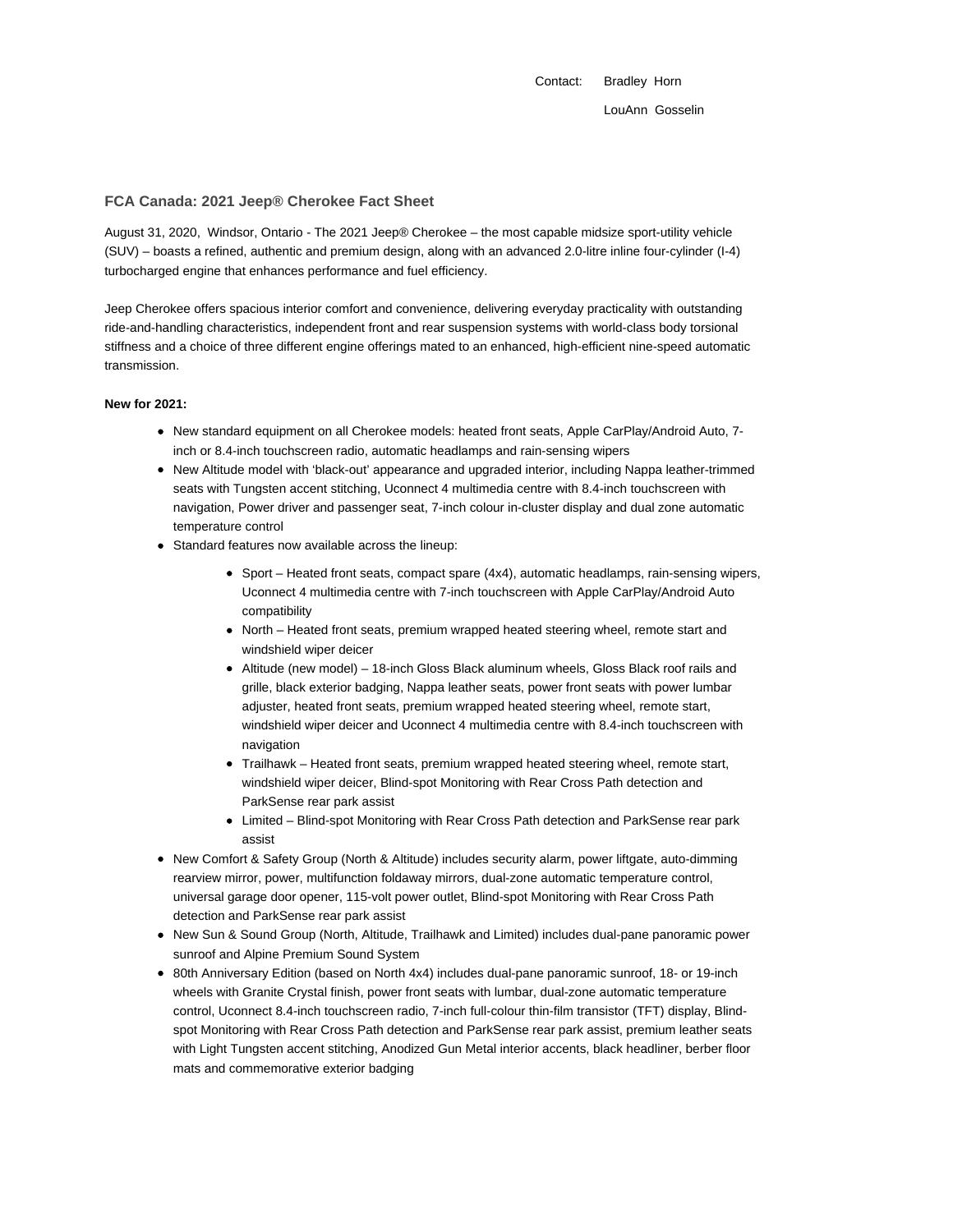# **Highlights:**

- Legendary capability:
	- Choice of 2.0-litre I-4 turbocharged, 2.4-litre I-4 or 3.2-litre V-6 engines, also with two available four-wheel-drive systems that raise the standard for midsize SUVs with Jeep Selec-Terrain traction control system with up to five customized modes (Auto, Snow, Sport, Sand/Mud and Rock), and best-in-class V-6 towing capability: 2,041 kilograms (4,500 pounds) and up to a 51:1 crawl ratio for low-range traction
- Fuel economy:
	- As efficient as 7.6 L/100 km (37 mpg) highway with the standard 2.4-litre I-4 engine  $(4x2)$ ; optional 3.2-litre Pentastar V-6 engine (4x4) with engine stop-start (ESS) technology delivers best-in-class V-6 fuel economy [8.6 L/100 km (33 mpg) highway]; standard nine-speed automatic transmission and industry-first rear-axle disconnect, resulting in reduced energy loss when 4x4 capability isn't needed, and improved fuel efficiency
	- 2.0-litre I-4 turbocharged engine, one of the most technologically advanced engines in the automotive industry, optimizes premium performance and fuel economy as efficient as 8.0 L/100 km (35 mpg) (270 horsepower and 295 lb.-ft. of torque)
- Refined front design, including front fascia, hood, premium LED headlamps, daytime running lamps and fog lamps
- Front lightweight aluminum hood evolves the Cherokee's unique waterfall grille design to more closely align with the latest Jeep brand styling
- Front bi-LED projector headlamps incorporate signature Cherokee daytime running lamps feature as a singular component
- Rear features include lightweight composite and hands-free power liftgate
- Increase in rear cargo storage space of 133 litres (4 cubic feet) and retuned suspension packages for improved ride comfort
- Latest Uconnect systems include easy-to-use features, enhanced processing power, faster start-up times, dynamic touchscreens, high-resolution graphics, standard Apple CarPlay and Android Auto and available 4G LTE Wi-Fi hotspot and Jeep Skill for Amazon Alexa
- More than 80 available advanced safety and security features

## **Model Lineup**

For 2021, the Jeep Cherokee lineup consists of five models:

- $\bullet$  Sport 4x2/4x4
- North 4x4
- Altitude 4x4 (new model)
- Trailhawk 4x4
- Limited 4x4

### **Available Exterior Colours:**

- Billet Silver
- Bright White
- Diamond Black Crystal
- Granite Crystal
- Hydro Blue
- Light Brownstone
- Olive Green
- Sangria
- Slate Blue
- Spitfire Orange
- Sting Grey
- Velvet Red

### **Available Interior Colours:**